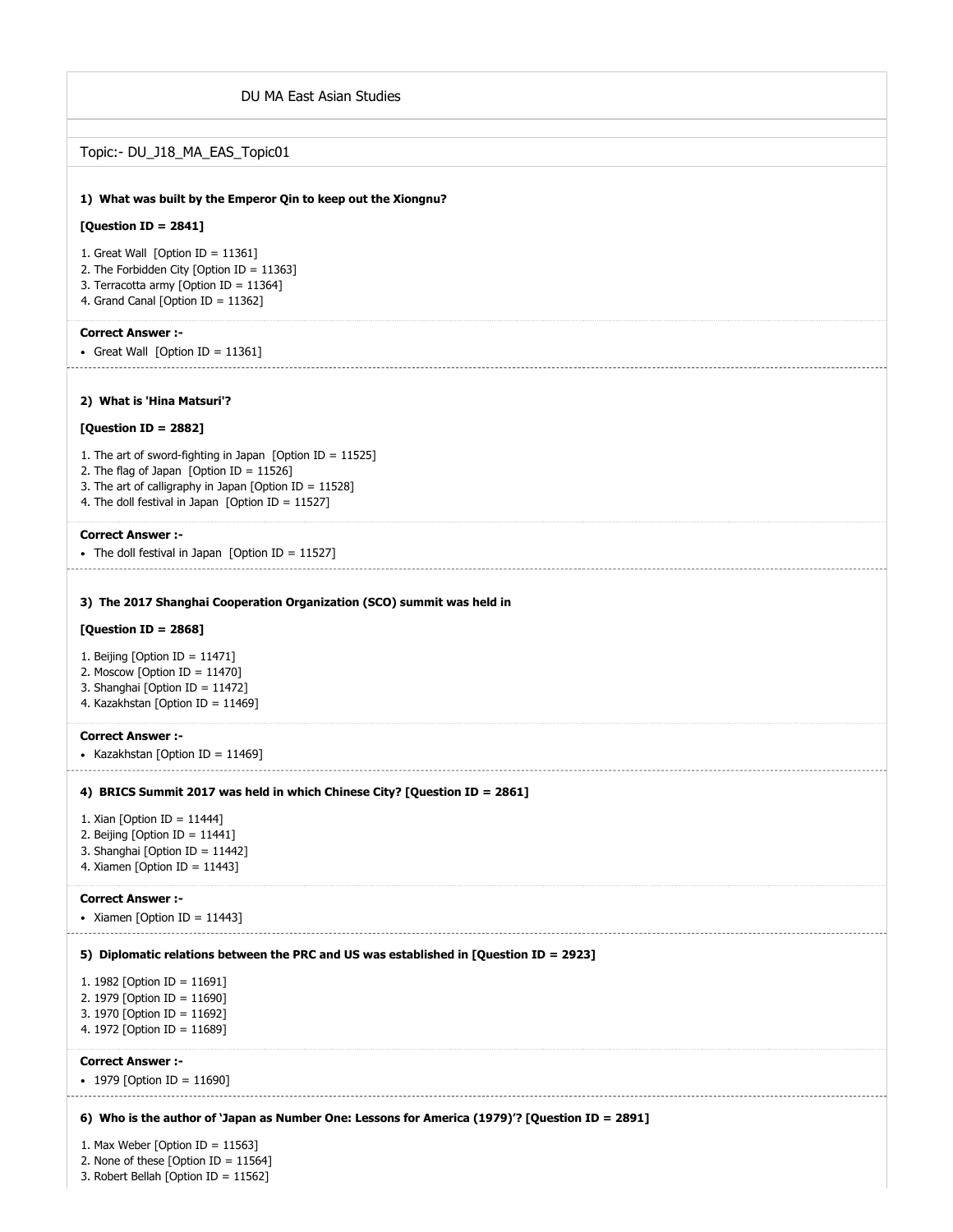**7) The ASEAN was formed in [Question ID = 2939] 8) Liaoning is [Question ID = 2914] 9) Which port did Sri Lanka formally handover to China on a 99-year lease [Question ID = 2930] 10) Which period in Chinese history was full of violence that made people to look for ways to restore order? [Question ID = 2851] 11) Which practice requires children to respect their parents and older relatives [Question ID = 2849] 12) Which among the following is not part of the Non-Proliferation Treaty [Question ID = 2922] 13) Who said, "Let China sleep, for when she awakes, she will shake the world." [Question ID = 2869]** 4. Ezra Vogel [Option ID = 11561] **Correct Answer :-** • Ezra Vogel [Option ID =  $11561$ ] 1. 1967 [Option ID = 11753] 2. 1980 [Option ID = 11756] 3. 1991 [Option ID = 11755] 4. 1976 [Option ID = 11754] **Correct Answer :-**  $\cdot$  1967 [Option ID = 11753] 1. A Chinese province [Option ID = 11653] 2. A Chinese archipelago [Option ID = 11655] 3. A Chinese aircraft carrier [Option ID = 11654] 4. An Islet in the South China Sea [Option ID = 11656] **Correct Answer :-** • A Chinese province [Option ID =  $11653$ ] • A Chinese aircraft carrier  $[Option ID = 11654]$ 1. Port of Galle [Option ID = 11720] 2. Hambantota [Option ID = 11717] 3. Trincomalee [Option ID = 11719] 4. Colombo [Option ID = 11718] **Correct Answer :-** - Hambantota [Option ID =  $11717$ ] 1. Han dynasty [Option ID = 11404] 2. monsoon floods [Option ID = 11401] 3. the apocalypse [Option ID = 11402] 4. the Period of Warring States [Option ID = 11403] **Correct Answer :-** • the Period of Warring States [Option ID =  $11403$ ] 1. dynasty [Option ID = 11394] 2. KeTou [Option ID = 11396] 3. Daoism [Option ID = 11395] 4. filial piety [Option ID = 11393] **Correct Answer :-** • filial piety  $[Option ID = 11393]$ 1. China [Option ID = 11685] 2. North Korea [Option ID = 11686] 3. Japan [Option ID = 11688] 4. South Korea [Option ID = 11687] **Correct Answer :-** • North Korea [Option ID =  $11686$ ] 1. Napoleon [Option ID = 11474]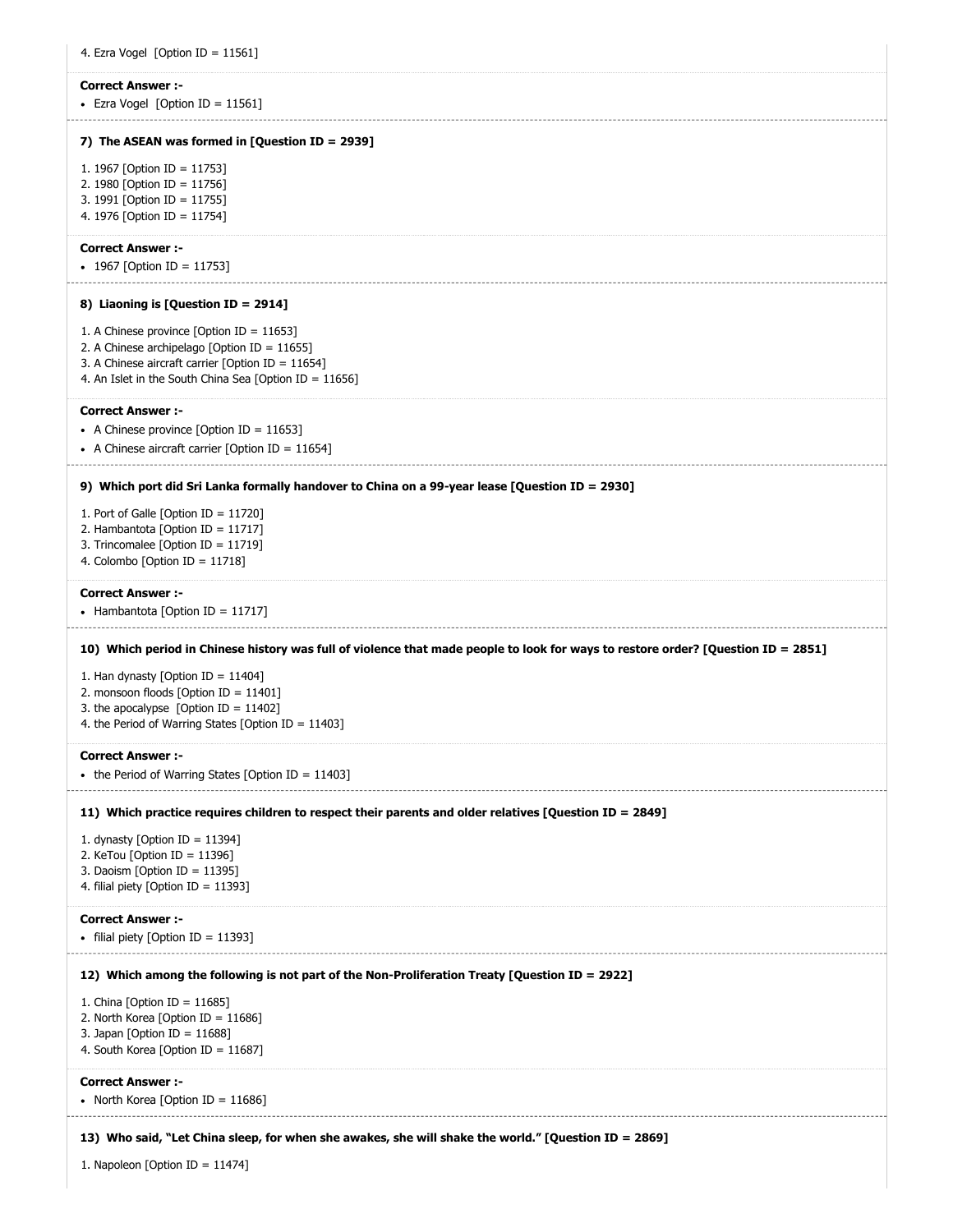| 2. Alexzander the Great [Option ID = $11475$ ]<br>3. Hitler [Option ID = $11473$ ]<br>4. Lenin [Option ID = $11476$ ] |
|-----------------------------------------------------------------------------------------------------------------------|
| <b>Correct Answer :-</b>                                                                                              |
| • Napoleon [Option ID = 11474]                                                                                        |
| 14) Dokdo Island is the bone of contention between [Question ID = 2920]                                               |
| 1. Russia and Japan [Option ID = $11679$ ]                                                                            |
| 2. Korea and Japan [Option ID = $11678$ ]<br>3. China and Japan [Option ID = $11677$ ]                                |
| 4. Taiwan and Japan [Option ID = $11680$ ]                                                                            |
| <b>Correct Answer :-</b>                                                                                              |
| • Korea and Japan [Option ID = 11678]                                                                                 |
| 15) Japan proclaimed formation of Greater East Asian Co-Prosperity Sphere in [Question ID = 2926]                     |
| 1. 1940 [Option ID = 11701]<br>2. 1941 [Option ID = 11704]                                                            |
| 3. 1945 [Option ID = 11703]                                                                                           |
| 4. 1939 [Option ID = 11702]                                                                                           |
| <b>Correct Answer :-</b>                                                                                              |
| • 1940 [Option ID = 11701]                                                                                            |
| 16) In ancient Chinese religion, yin represents [Question ID = 2850]                                                  |
| 1. Water [Option ID = $11400$ ]                                                                                       |
| 2. Male [Option ID = $11398$ ]<br>3. Wind [Option ID = $11399$ ]                                                      |
| 4. Female [Option ID = $11397$ ]                                                                                      |
| <b>Correct Answer :-</b><br>• Female [Option ID = 11397]                                                              |
| 17) In ancient Chinese religion, yang represents [Question ID = 2859]                                                 |
| 1. Tiger [Option ID = $11435$ ]                                                                                       |
| 2. Dragon [Option ID = $11434$ ]<br>3. Buddhist monk [Option ID = 11436]                                              |
| 4. Male [Option ID = 11433]                                                                                           |
| <b>Correct Answer :-</b><br>• Male [Option ID = 11433]                                                                |
| 18) The popular slogan during the 1919 May Fourth Movement was [Question ID = 2853]                                   |
| 1. Wealth and Power [Option ID = $11409$ ]                                                                            |
| 2. Rich and Powerful [Option ID = 11412]<br>3. Mr. Science and Mr. Democracy [Option ID = 11410]                      |
| 4. Strong state and Smart society [Option ID = 11411]                                                                 |
| <b>Correct Answer :-</b>                                                                                              |
| • Mr. Science and Mr. Democracy [Option ID = $11410$ ]                                                                |
| 19) In which year Japanese Emperor Akihito and Empress Michiko visited India [Question ID = 2936]                     |
| 1. 2013 [Option ID = 11741]<br>2. 2014 [Option ID = 11742]                                                            |
| 3. 2012 [Option ID = 11743]                                                                                           |
| 4. 2015 [Option ID = 11744]                                                                                           |
| <b>Correct Answer :-</b>                                                                                              |
| • 2013 [Option ID = 11741]                                                                                            |
| 20) The Sunshine policy is [Question ID = 2873]                                                                       |
| 1. A foreign policy approach towards North Korea by South Korea [Option ID = $11489$ ]                                |

1. A foreign policy approach towards North Korea by South Korea [Option ID = 11489]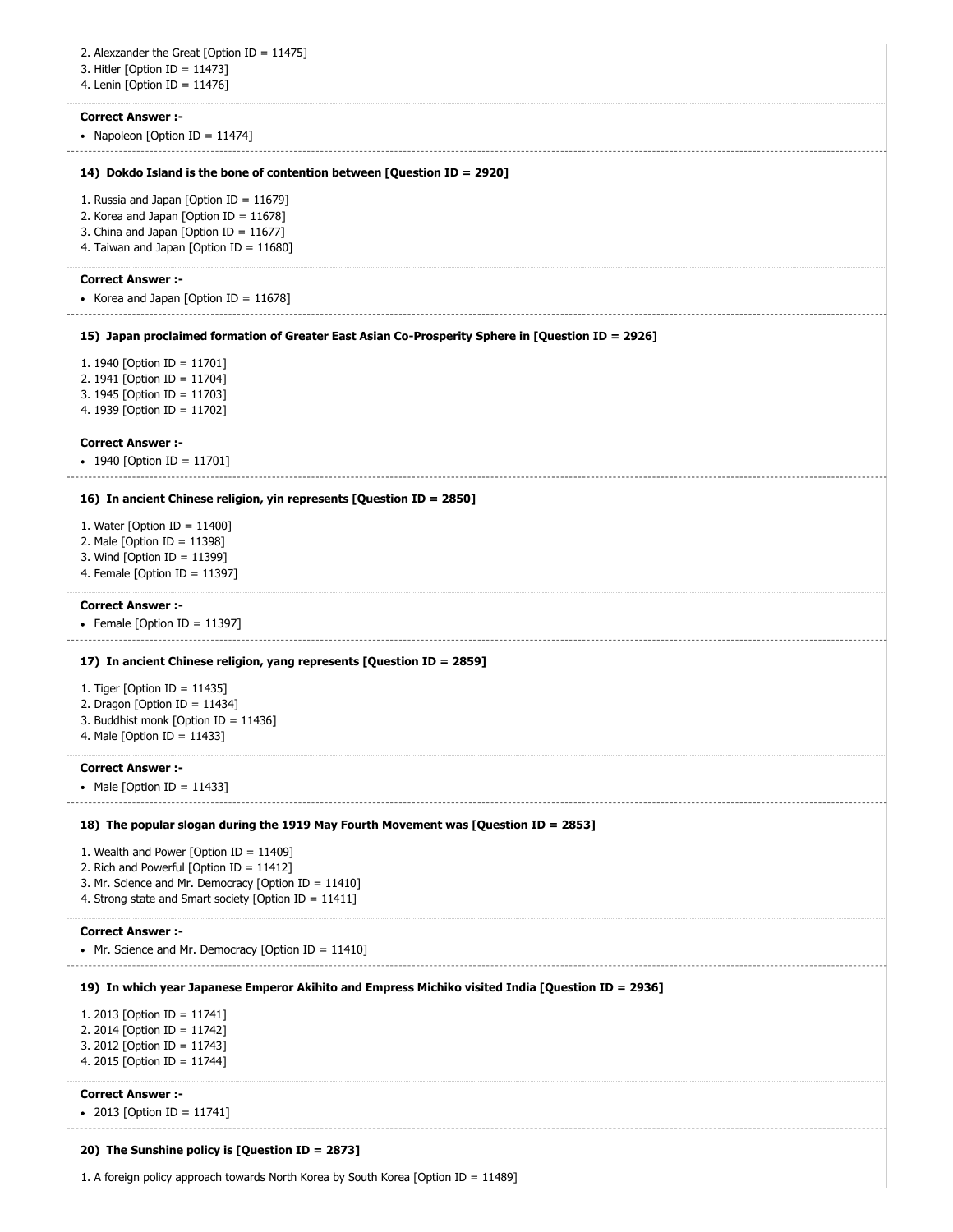| 2. towards south Korea by North Korea [Option ID = 11490]<br>3. towards China by Japan [Option ID = 11491]<br>4. South Korea towards China [Option ID = 11492]                                                                                                                                                                        |
|---------------------------------------------------------------------------------------------------------------------------------------------------------------------------------------------------------------------------------------------------------------------------------------------------------------------------------------|
| <b>Correct Answer :-</b><br>• A foreign policy approach towards North Korea by South Korea [Option ID = $11489$ ]                                                                                                                                                                                                                     |
| 21) The First East Asia Summit 2005 was held in which country? [Question ID = 2863]                                                                                                                                                                                                                                                   |
| 1. Indonesia [Option ID = $11450$ ]<br>2. Malaysia [Option ID = 11452]<br>3. Thailand [Option ID = $11451$ ]<br>4. China [Option ID = 11449]                                                                                                                                                                                          |
| <b>Correct Answer :-</b><br>• Malaysia [Option ID = 11452]                                                                                                                                                                                                                                                                            |
| 22) Why were the Japanese able to gain influence over China in the early 1900s? [Question ID = 2902]                                                                                                                                                                                                                                  |
| 1. China signed a treaty of protection with the Japanese. [Option ID = $11606$ ]<br>2. Yuan Shikai was related to the Japanese emperor. [Option ID = $11608$ ]<br>3. The Communists asked for help fighting the Guomindang. [Option ID = 11607]<br>4. Civil war had weakened China. [Option ID = 11605]                               |
| <b>Correct Answer :-</b><br>• Civil war had weakened China. [Option ID = 11605]                                                                                                                                                                                                                                                       |
| 23) What was Manchukuo? [Question ID = 2894]                                                                                                                                                                                                                                                                                          |
| 1. An independent state created by the Chinese Communists. [Option ID = $11574$ ]<br>2. A puppet state created in 1932 by Japan in Manchuria. [Option ID = 11573]<br>3. An island of the Taiwan. [Option ID = 11575]<br>4. None of these [Option ID = $11576$ ]                                                                       |
| <b>Correct Answer:-</b><br>• A puppet state created in 1932 by Japan in Manchuria. [Option ID = 11573]                                                                                                                                                                                                                                |
| 24) What was new about the government under the Zhou dynasty? [Question ID = 2854]                                                                                                                                                                                                                                                    |
| 1. The Zhou created a bureaucracy and a civil service examination [Option ID = $11414$ ]<br>2. The Zhou kings built the Grand Canal [Option ID = $11415$ ]<br>3. legalism became official ideology [Option ID = $11416$ ]<br>4. Kings were chosen by heavenly law and claimed to rule under the Mandate of Heaven [Option ID = 11413] |
| <b>Correct Answer :-</b><br>• Kings were chosen by heavenly law and claimed to rule under the Mandate of Heaven [Option ID = 11413]                                                                                                                                                                                                   |
| 25) In 1853, Matthew Perry used naval power to force Japan to [Question ID = 2898]                                                                                                                                                                                                                                                    |
| 1. end its colonization of Korea. [Option ID = $11592$ ]<br>2. end its opium trade. [Option ID = $11590$ ]<br>3. begin trading with the United States. [Option ID = $11589$ ]<br>4. cut off trade with Europe. [Option ID = $11591$ ]                                                                                                 |
| <b>Correct Answer:-</b><br>• begin trading with the United States. [Option ID = 11589]                                                                                                                                                                                                                                                |
| 26) Korea became a colony of Japan in [Question ID = 2916]<br>1. 1910 [Option ID = 11662]<br>2. 1900 [Option ID = 11663]<br>3. 1895 [Option ID = 11661]<br>4. 1901 [Option ID = 11664]                                                                                                                                                |
| <b>Correct Answer :-</b><br>• 1910 [Option ID = 11662]                                                                                                                                                                                                                                                                                |
| 27) One effect of the Great Depression in Japan was that [Question ID = 2903]                                                                                                                                                                                                                                                         |
| 1. Conservative militarists demanded expansion. [Option ID = $11611$ ]                                                                                                                                                                                                                                                                |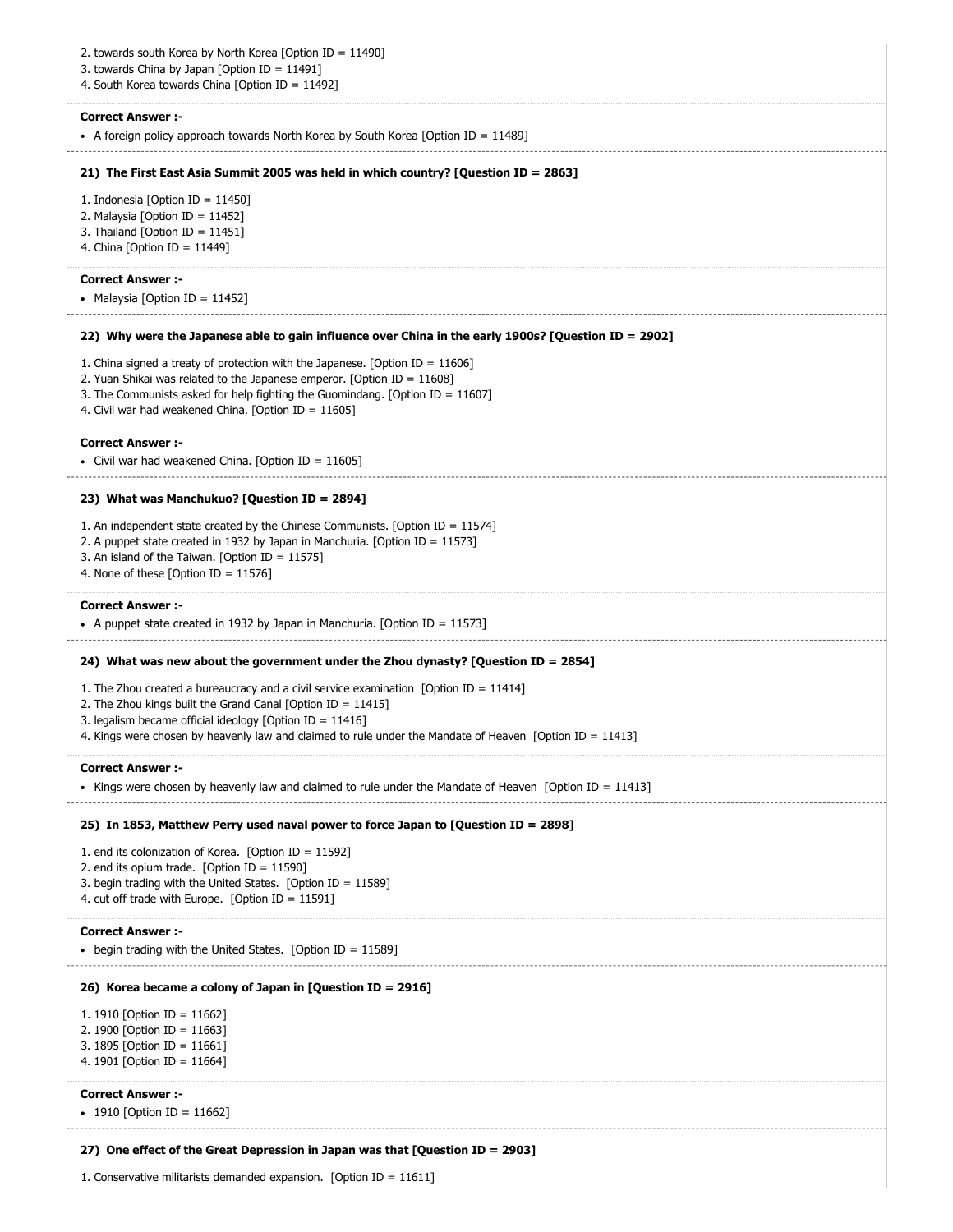| 2. Japan went bankrupt. [Option ID = $11612$ ]<br>3. civil war broke out. [Option ID = $11609$ ]<br>4. Japan gave up its claim on China. [Option ID = $11610$ ]                                                |
|----------------------------------------------------------------------------------------------------------------------------------------------------------------------------------------------------------------|
| <b>Correct Answer :-</b><br>• Conservative militarists demanded expansion. [Option ID = $11611$ ]                                                                                                              |
| 28) Ancient China's first great thinker and philosopher who taught that people should put family and community needs above their own<br>was?                                                                   |
| [Question ID = $2848$ ]                                                                                                                                                                                        |
| 1. Han Feizi [Option ID = $11391$ ]<br>2. Confucius [Option ID = 11389]<br>3. Wu Wang [Option ID = $11392$ ]<br>4. Laozi [Option ID = 11390]                                                                   |
| <b>Correct Answer :-</b><br>• Confucius [Option ID = $11389$ ]                                                                                                                                                 |
| 29) Europeans reached Japan by sea in the [Question ID = 2905]                                                                                                                                                 |
| 1. mid-1500s. [Option ID = 11619]<br>2. late 1700s. [Option ID = 11620]<br>3. late 1200s. [Option ID = 11617]<br>4. early 1600s. [Option ID = $11618$ ]                                                        |
| <b>Correct Answer :-</b><br>• mid-1500s. [Option ID = 11619]                                                                                                                                                   |
| 30) The official name of South Korea is [Question ID = 2871]                                                                                                                                                   |
| 1. Republic of Korea [Option ID = 11482]<br>2. Republic of South Korea [Option ID = 11484]<br>3. Democratic People's Republic of Korea [Option ID = 11481]<br>4. Peoples Republic of Korea [Option ID = 11483] |
| <b>Correct Answer:-</b><br>• Republic of Korea [Option ID = 11482]                                                                                                                                             |
| 31) The official name of Taiwan is [Question ID = 2860]                                                                                                                                                        |
| 1. Republic of Taiwan [Option ID = 11437]<br>2. Republic of China [Option ID = 11439]<br>3. Taiwan Republic [Option ID = 11440]<br>4. Peoples Republic of Taiwan [Option ID = 11438]                           |
| <b>Correct Answer :-</b><br>• Republic of China [Option ID = 11439]                                                                                                                                            |
| 32) Xi Jinping succeeded ---------------- as General Secretary of the Chinese Communist Party in 2012. [Question ID = 2864]                                                                                    |
| 1. Jiang Zemin [Option ID = $11455$ ]<br>2. Deng Xiaoping [Option ID = 11453]<br>3. Li Peng [Option ID = $11456$ ]<br>4. Hu Jintao [Option ID = $11454$ ]                                                      |
| <b>Correct Answer :-</b><br>• Hu Jintao [Option ID = 11454]                                                                                                                                                    |
| 33) The nine-dash line area in the South China Sea is claimed by [Question ID = 2912]                                                                                                                          |
| 1. Indonesia [Option ID = $11646$ ]<br>2. Malaysia [Option ID = 11648]<br>3. Vietnam [Option ID = $11645$ ]<br>4. China [Option ID = $11647$ ]                                                                 |
| <b>Correct Answer :-</b><br>• China [Option ID = 11647]                                                                                                                                                        |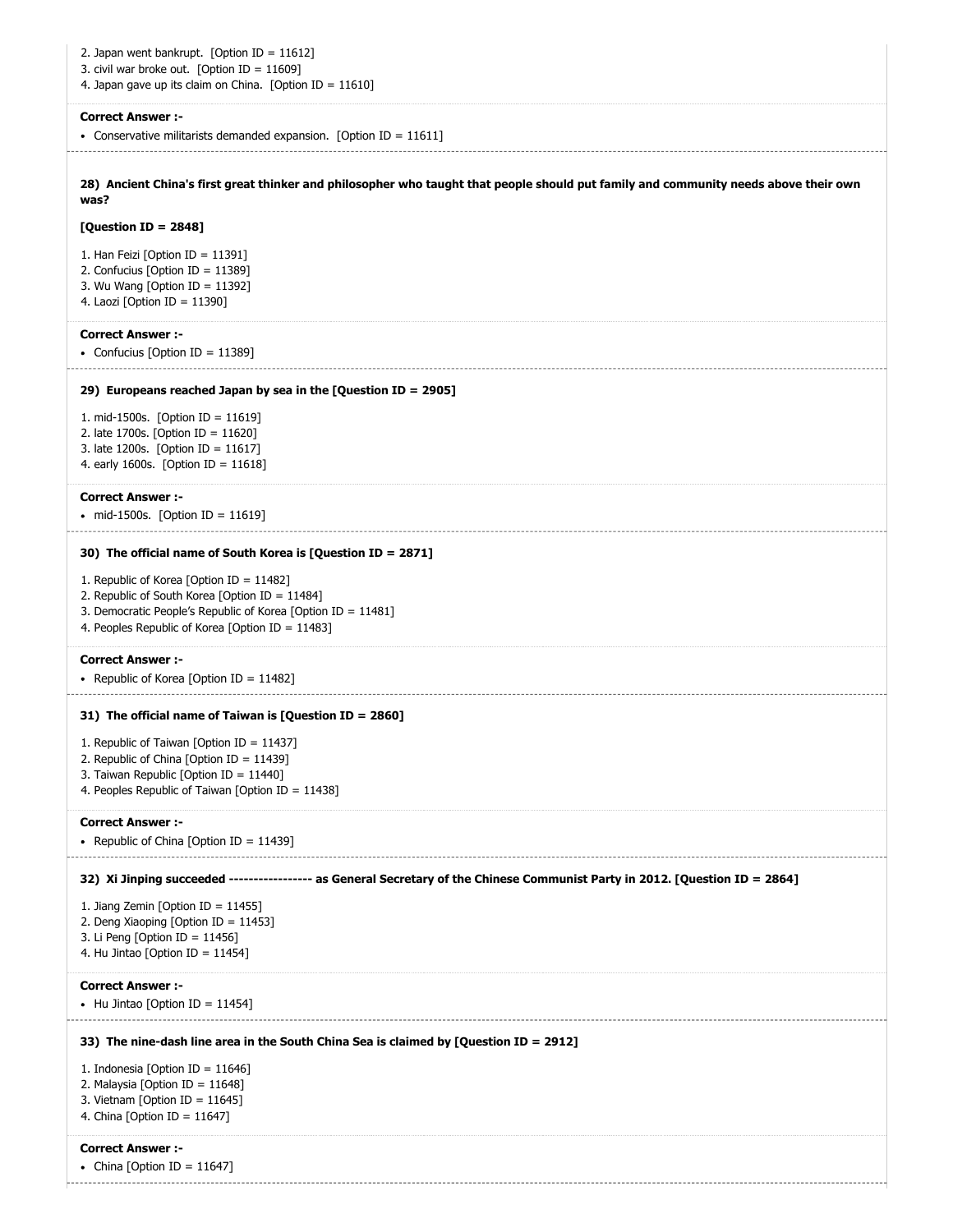| 34) The second largest share-holder in the AIIB is [Question ID = 2909]                                                           |
|-----------------------------------------------------------------------------------------------------------------------------------|
| 1. Australia [Option ID = 11636]                                                                                                  |
| 2. India [Option ID = $11634$ ]<br>3. China [Option ID = $11635$ ]                                                                |
| 4. Russia [Option ID = 11633]                                                                                                     |
| <b>Correct Answer :-</b>                                                                                                          |
| • India [Option ID = 11634]                                                                                                       |
| 35) The Diaoyu Islands dispute is between [Question ID = 2927]                                                                    |
| 1. Japan and Korea [Option ID = 11707]<br>2. China and Japan [Option ID = $11706$ ]                                               |
| 3. China and Taiwan [Option ID = 11705]                                                                                           |
| 4. China and South Korea [Option ID = 11708]                                                                                      |
| <b>Correct Answer :-</b><br>• China and Japan [Option ID = 11706]                                                                 |
|                                                                                                                                   |
| 36) Who was the founder of Daoism whose name means "the Old Master"                                                               |
| [Question ID = $2856$ ]                                                                                                           |
| 1. Han Feizi [Option ID = $11423$ ]                                                                                               |
| 2. Confucius [Option ID = 11422]<br>3. Zhu Xi [Option ID = 11424]                                                                 |
| 4. Laozi [Option ID = $11421$ ]                                                                                                   |
| <b>Correct Answer :-</b>                                                                                                          |
| • Laozi [Option ID = 11421]                                                                                                       |
| 37) Who is the author of China's India War                                                                                        |
| [Question ID = 2934]                                                                                                              |
| 1. J.P. Dalvi [Option ID = 11736]<br>2. Bruce Riedel [Option ID = 11735]                                                          |
| 3. Bertil Lintner [Option ID = 11734]                                                                                             |
| 4. Neville Maxwell [Option ID = 11733]                                                                                            |
| <b>Correct Answer :-</b><br>• Bertil Lintner [Option ID = 11734]                                                                  |
|                                                                                                                                   |
| 38) Wu Wang led a rebellion against which dynasty? [Question ID = 2855]                                                           |
| 1. Zhou dynasty [Option ID = $11418$ ]<br>2. Shang dynasty [Option ID = 11419]                                                    |
| 3. Xia dynasty [Option ID = 11417]<br>4. Qin dynasty [Option ID = 11420]                                                          |
|                                                                                                                                   |
| <b>Correct Answer :-</b><br>• Shang dynasty [Option ID = 11419]                                                                   |
| 39) The Russo-Japanese War in 1904 had all of the following consequences EXCEPT [Question ID = 2895]                              |
| 1. Russia won northern Korea. [Option ID = 11578]                                                                                 |
| 2. Russia lost its business interests in southern Manchuria. [Option ID = 11579]<br>3. Japan defeated Russia. [Option ID = 11577] |
| 4. Japan became a world power. [Option ID = 11580]                                                                                |
| <b>Correct Answer:-</b>                                                                                                           |
| • Russia won northern Korea. [Option ID = 11578]                                                                                  |
| 40) Buddhism was introduced to China during which Dynasty? [Question ID = 2857]                                                   |
| 1. Qin [Option ID = 11426]<br>2. Sung [Option ID = $11428$ ]<br>3. Tang [Option ID = 11427]                                       |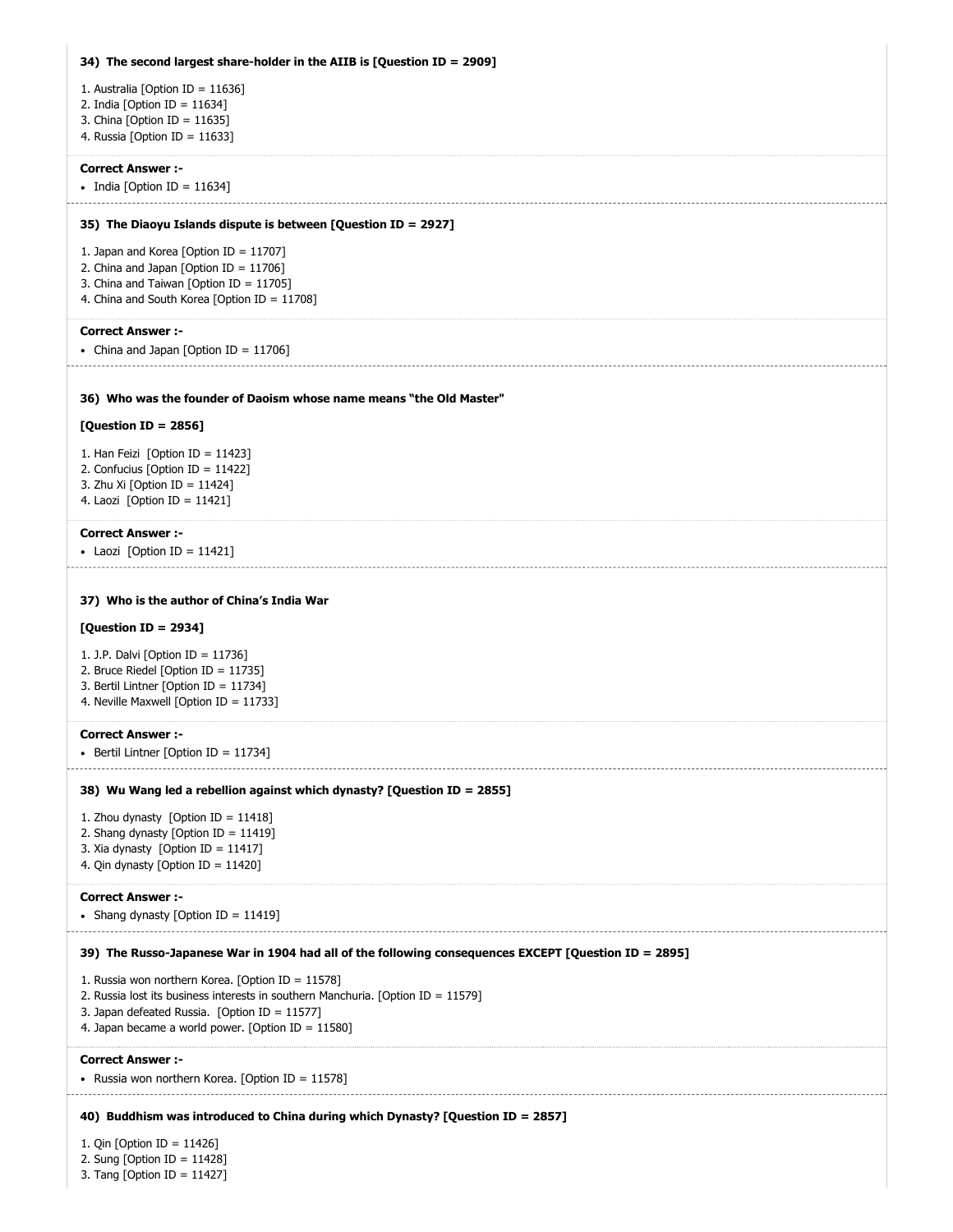| 4. Han [Option ID = 11425]                                                                                                                                                                                                                                                                                       |
|------------------------------------------------------------------------------------------------------------------------------------------------------------------------------------------------------------------------------------------------------------------------------------------------------------------|
| <b>Correct Answer:-</b>                                                                                                                                                                                                                                                                                          |
| • Han [Option ID = 11425]                                                                                                                                                                                                                                                                                        |
| 41) The ______________River, also known as the Yellow River, flows from Mongolia to the Pacific Ocean [Question ID = 2840]                                                                                                                                                                                       |
| 1. Chang Jiang [Option ID = $11359$ ]                                                                                                                                                                                                                                                                            |
| 2. Huang He [Option ID = $11357$ ]                                                                                                                                                                                                                                                                               |
| 3. Mekong [Option ID = $11360$ ]<br>4. Anyang<br>[Option ID = 11358]                                                                                                                                                                                                                                             |
|                                                                                                                                                                                                                                                                                                                  |
| <b>Correct Answer:-</b>                                                                                                                                                                                                                                                                                          |
| • Huang He [Option ID = 11357]                                                                                                                                                                                                                                                                                   |
| 42) This emperor became emperor at age 13 and led his warring state and a large cavalry and a harsh rule to conquer other states and<br>set up a new dynasty which united China for the first time. He lived c. 259-210 B.C. and in his death, he was buried in a tomb with<br>thousands of terracotta soldiers. |
| [Question ID = 2844]                                                                                                                                                                                                                                                                                             |
| 1. Han Wudi [Option ID = $11375$ ]                                                                                                                                                                                                                                                                               |
| 2. Qin Shihuangdi [Option ID = 11374]                                                                                                                                                                                                                                                                            |
| 3. Gaozu [Option ID = 11376]<br>4. Wu Wang [Option ID = $11373$ ]                                                                                                                                                                                                                                                |
|                                                                                                                                                                                                                                                                                                                  |
| <b>Correct Answer:-</b>                                                                                                                                                                                                                                                                                          |
| • Qin Shihuangdi [Option ID = 11374]                                                                                                                                                                                                                                                                             |
|                                                                                                                                                                                                                                                                                                                  |
| 43) RCEP stands for                                                                                                                                                                                                                                                                                              |
| [Question ID = $2865$ ]                                                                                                                                                                                                                                                                                          |
| 1. Regional Common Economic Programme [Option ID = 11459]                                                                                                                                                                                                                                                        |
| 2. Regional Common Economic Policy [Option ID = 11460]<br>3. Regional Comprehensive Economic Partnership [Option ID = 11457]                                                                                                                                                                                     |
| 4. Regional Competitive Economic Programme [Option ID = 11458]                                                                                                                                                                                                                                                   |
| <b>Correct Answer:-</b>                                                                                                                                                                                                                                                                                          |
| • Regional Comprehensive Economic Partnership [Option ID = $11457$ ]                                                                                                                                                                                                                                             |
|                                                                                                                                                                                                                                                                                                                  |
| 44) The String of Pearls refers to [Question ID = 2928]                                                                                                                                                                                                                                                          |
| 1. Potential Chinese intentions in the Indian Ocean [Option ID = $11709$ ]                                                                                                                                                                                                                                       |
| 2. Chinese pipeline politics [Option ID = 11710]<br>3. Chinese territorial expansion [Option ID = $11711$ ]                                                                                                                                                                                                      |
| 4. Chinese energy security [Option ID = 11712]                                                                                                                                                                                                                                                                   |
| <b>Correct Answer :-</b>                                                                                                                                                                                                                                                                                         |
| • Potential Chinese intentions in the Indian Ocean [Option ID = $11709$ ]                                                                                                                                                                                                                                        |
|                                                                                                                                                                                                                                                                                                                  |
| 45) Philosopher who developed Legalism, he taught that people were naturally evil and they needed harsh laws and punishment to make<br>them live rightly                                                                                                                                                         |
| [Question ID = $2845$ ]                                                                                                                                                                                                                                                                                          |
| 1. Han Wudi [Option ID = $11380$ ]                                                                                                                                                                                                                                                                               |
| 2. Han Feizi [Option ID = 11379]                                                                                                                                                                                                                                                                                 |
| 3. Confucius [Option ID = 11377]<br>4. Laozi [Option ID = $11378$ ]                                                                                                                                                                                                                                              |
|                                                                                                                                                                                                                                                                                                                  |
| <b>Correct Answer :-</b>                                                                                                                                                                                                                                                                                         |
| • Han Feizi [Option ID = 11379]                                                                                                                                                                                                                                                                                  |
| 46) The San Francisco Treaty of 1951 did not result in [Question ID = 2924]                                                                                                                                                                                                                                      |

1. End the Allied post-war occupation of Japan [Option ID =  $11694$ ]

2. Restoration of Japan as a military power  $[Option ID = 11696]$ 3. Return of sovereignty to Japan [Option ID = 11693]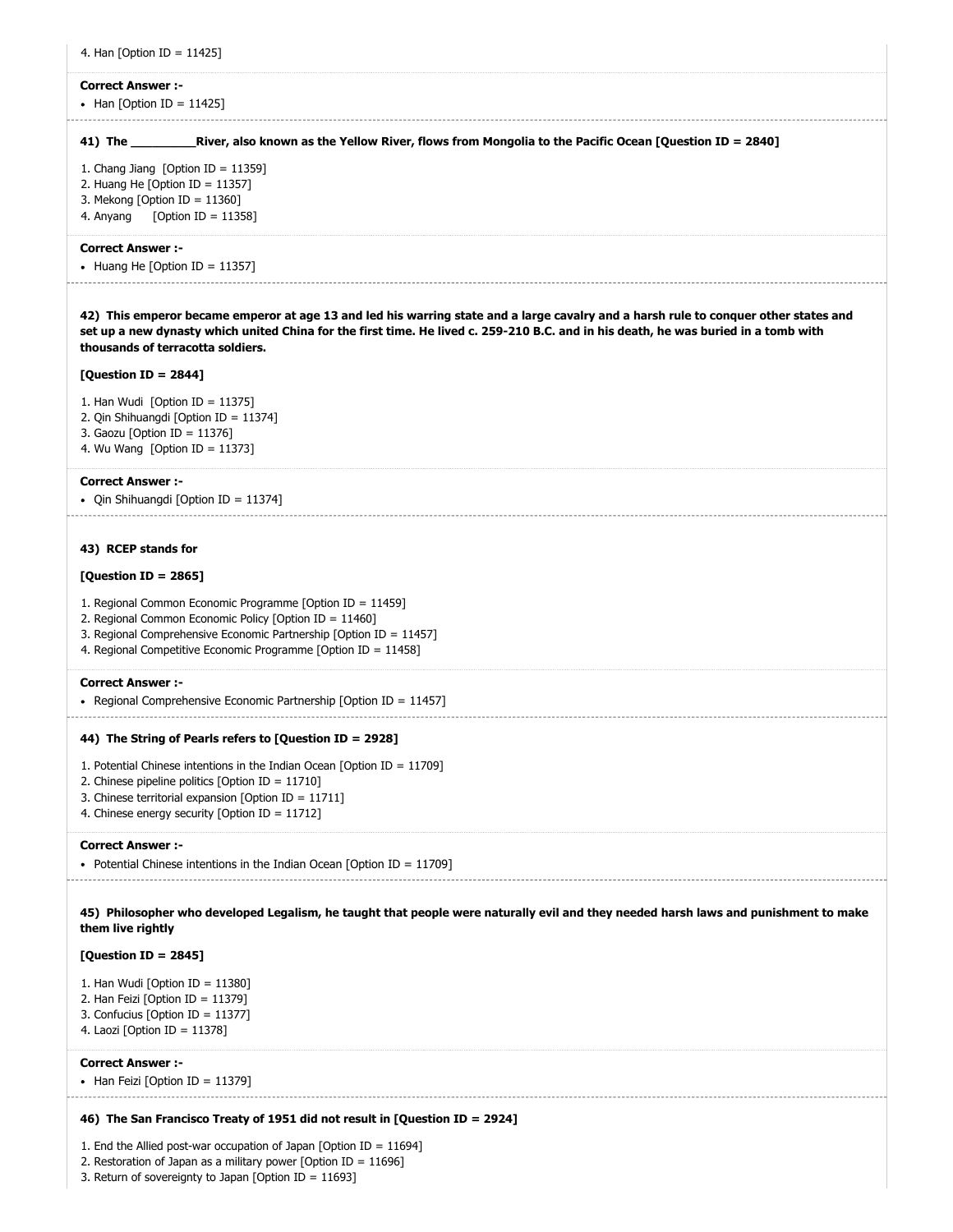| 4. End Japan's position as an imperial power [Option ID = $11695$ ]                                                                                                                                                                                                 |
|---------------------------------------------------------------------------------------------------------------------------------------------------------------------------------------------------------------------------------------------------------------------|
| <b>Correct Answer:-</b><br>• Restoration of Japan as a military power [Option ID = $11696$ ]                                                                                                                                                                        |
| 47) Under which Article the Japanese Constitution outlaws war as a sovereign right [Question ID = 2937]                                                                                                                                                             |
| 1. Article 2 [Option ID = 11747]<br>2. Article 8 [Option ID = $11746$ ]<br>3. Article 6 [Option ID = $11748$ ]<br>4. Article 9 [Option ID = $11745$ ]                                                                                                               |
| <b>Correct Answer:-</b><br>• Article 9 [Option ID = 11745]                                                                                                                                                                                                          |
| 48) One reasons that Japanese nationalists were determined to seize Manchuria because it was [Question ID = 2906]                                                                                                                                                   |
| 1. had destroyed a railroad line. [Option ID = $11623$ ]<br>2. was rich in natural resources. [Option ID = $11621$ ]<br>3. belonged to the League of Nations. [Option ID = $11622$ ]<br>4. attacked Japan first. [Option ID = 11624]                                |
| <b>Correct Answer:-</b><br>• was rich in natural resources. [Option ID = 11621]                                                                                                                                                                                     |
| 49) China ceded Taiwan to Japan in [Question ID = 2917]                                                                                                                                                                                                             |
| 1. 1900 [Option ID = 11668]<br>2. 1895 [Option ID = 11665]<br>3. 1890 [Option ID = 11666]<br>4. 1885 [Option ID = 11667]                                                                                                                                            |
| <b>Correct Answer:-</b><br>• 1895 [Option ID = 11665]                                                                                                                                                                                                               |
| 50) China ceded Taiwan to Japan under the [Question ID = 2918]<br>1. Treaty of Shimonoseki [Option ID = $11669$ ]<br>2. Treaty of Nanjing [Option ID = 11671]<br>3. Treaty of Kanagawa [Option ID = 11670]<br>4. Treaty of Tianjin [Option ID = 11672]              |
| <b>Correct Answer :-</b><br>• Treaty of Shimonoseki [Option ID = 11669]                                                                                                                                                                                             |
| 51) Japan's objective for going to war in the 1930s was [Question ID = 2896]                                                                                                                                                                                        |
| 1. to become an imperial power. [Option ID = $11581$ ]<br>2. to challenge Britain in Asia. [Option ID = 11583]<br>3. to obtain an empire as a source of resources and raw materials. [Option ID = $11582$ ]<br>4. to capture the Philippines [Option ID = $11584$ ] |
| <b>Correct Answer :-</b><br>• to obtain an empire as a source of resources and raw materials. [Option ID = $11582$ ]                                                                                                                                                |
| 52) The 2002 Declaration on the Conduct of Parties in the South China Sea was signed by [Question ID = 2913]                                                                                                                                                        |
| 1. The US and China [Option ID = $11652$ ]<br>2. China, Taiwan and the ASEAN [Option ID = $11650$ ]<br>3. China, Japan, South Korea and Vietnam [Option ID = 11649]<br>4. China and the ASEAN [Option ID = $11651$ ]                                                |
| <b>Correct Answer :-</b><br>• China and the ASEAN [Option ID = 11651]                                                                                                                                                                                               |
| 53) Which city will host the 2020 Olympic Games? [Question ID = 2884]                                                                                                                                                                                               |
| 1. Tokyo [Option ID = 11535]<br>2. Osaka [Option ID = $11534$ ]<br>3. Seoul [Option ID = $11536$ ]                                                                                                                                                                  |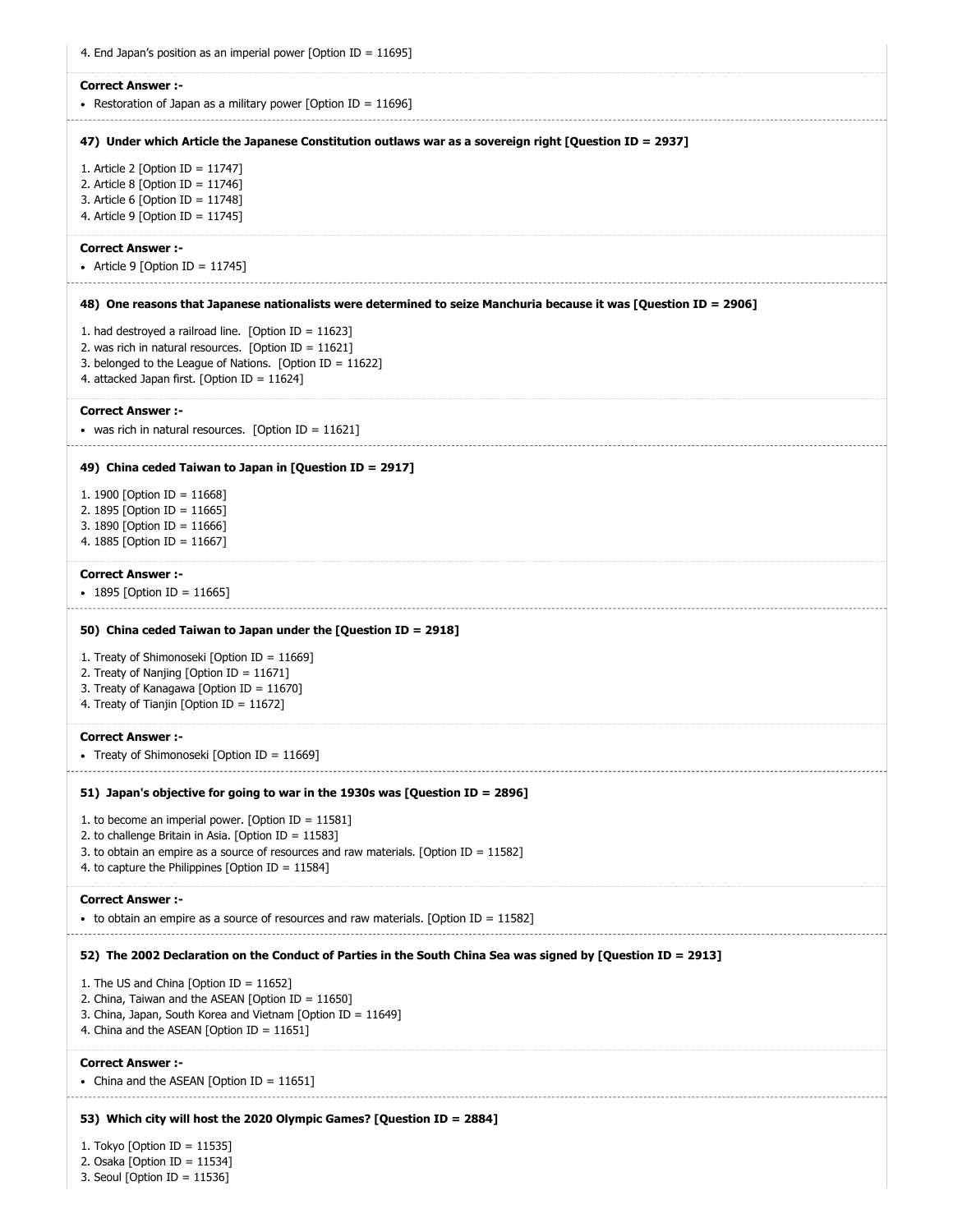| 4. Hiroshima [Option ID = 11533]                                                                                                                                                                                                                                                                                                                                                  |
|-----------------------------------------------------------------------------------------------------------------------------------------------------------------------------------------------------------------------------------------------------------------------------------------------------------------------------------------------------------------------------------|
| <b>Correct Answer :-</b><br>• Tokyo [Option ID = 11535]                                                                                                                                                                                                                                                                                                                           |
| 54) Which city hosted the 2018 Winter Olympics? [Question ID = 2879]                                                                                                                                                                                                                                                                                                              |
| 1. Seoul [Option ID = $11513$ ]<br>2. Pyeongchang [Option ID = $11514$ ]<br>3. Pyongyang [Option ID = 11515]<br>4. Niigata [Option ID = 11516]                                                                                                                                                                                                                                    |
| <b>Correct Answer:-</b><br>• Pyeongchang [Option ID = 11514]                                                                                                                                                                                                                                                                                                                      |
| 55) Which clause does not come under the ambit of the Article 9 of Japanese Constitution [Question ID = 2938]                                                                                                                                                                                                                                                                     |
| 1. Renunciation of War [Option ID = 11751]<br>2. Demilitarization of Japan [Option ID = $11749$ ]<br>3. Japan under US military umbrella [Option ID = 11750]<br>4. Weaponization of nuclear technology [Option ID = 11752]                                                                                                                                                        |
| <b>Correct Answer:-</b><br>• Weaponization of nuclear technology [Option ID = 11752]                                                                                                                                                                                                                                                                                              |
| 56) Which Chinese Communist Party (CCP) Congress was held in Beijing in 2017? [Question ID = 2862]                                                                                                                                                                                                                                                                                |
| 1. 20 <sup>th</sup> [Option ID = 11448]<br>2. $18^{th}$ [Option ID = 11446]<br>3. $17^{th}$ [Option ID = 11445]<br>4. $19^{th}$ [Option ID = 11447]                                                                                                                                                                                                                               |
| <b>Correct Answer:-</b><br>• 19 <sup>th</sup> [Option ID = 11447]                                                                                                                                                                                                                                                                                                                 |
| 57) What is another name for the Yangtze River? [Question ID = 2858]                                                                                                                                                                                                                                                                                                              |
| 1. Chang Jiang [Option ID = $11431$ ]<br>2. Huang He [Option ID = $11429$ ]<br>3. Jiang He [Option ID = $11432$ ]<br>4. Wei He [Option ID = $11430$ ]                                                                                                                                                                                                                             |
| <b>Correct Answer :-</b><br>• Chang Jiang [Option ID = 11431]                                                                                                                                                                                                                                                                                                                     |
| 58) What is Kabuki? [Question ID = 2889]                                                                                                                                                                                                                                                                                                                                          |
| 1. Martial art of China [Option ID = 11553]<br>2. Literary movement in Korea [Option ID = 11555]<br>3. None of these [Option ID = $11556$ ]<br>4. Classical form of Drama in Japan. [Option ID = 11554]                                                                                                                                                                           |
| <b>Correct Answer:-</b><br>• Classical form of Drama in Japan. [Option ID = 11554]                                                                                                                                                                                                                                                                                                |
| 59) What is Malabar Exercise? [Question ID = 2874]                                                                                                                                                                                                                                                                                                                                |
| 1. A Navel exercise between the navies of US, Russia and India [Option ID = 11496]<br>2. A navel exercise between the navies of India and Russia [Option ID = $11495$ ]<br>3. A Tri-lateral navel exercise between the navies of India, Japan and Australia [Option ID = 11494]<br>4. A tri-lateral navel exercise between the navies of India, USA and Japan [Option ID = 11493] |
| <b>Correct Answer:-</b><br>• A tri-lateral navel exercise between the navies of India, USA and Japan [Option ID = 11493]                                                                                                                                                                                                                                                          |
| 60) What is the Japanese name (meaning Sun Disk) for Japan's flag ? [Question ID = 2887]                                                                                                                                                                                                                                                                                          |
| 1. Akira [Option ID = $11546$ ]<br>2. Hinomaru [Option ID = 11547]                                                                                                                                                                                                                                                                                                                |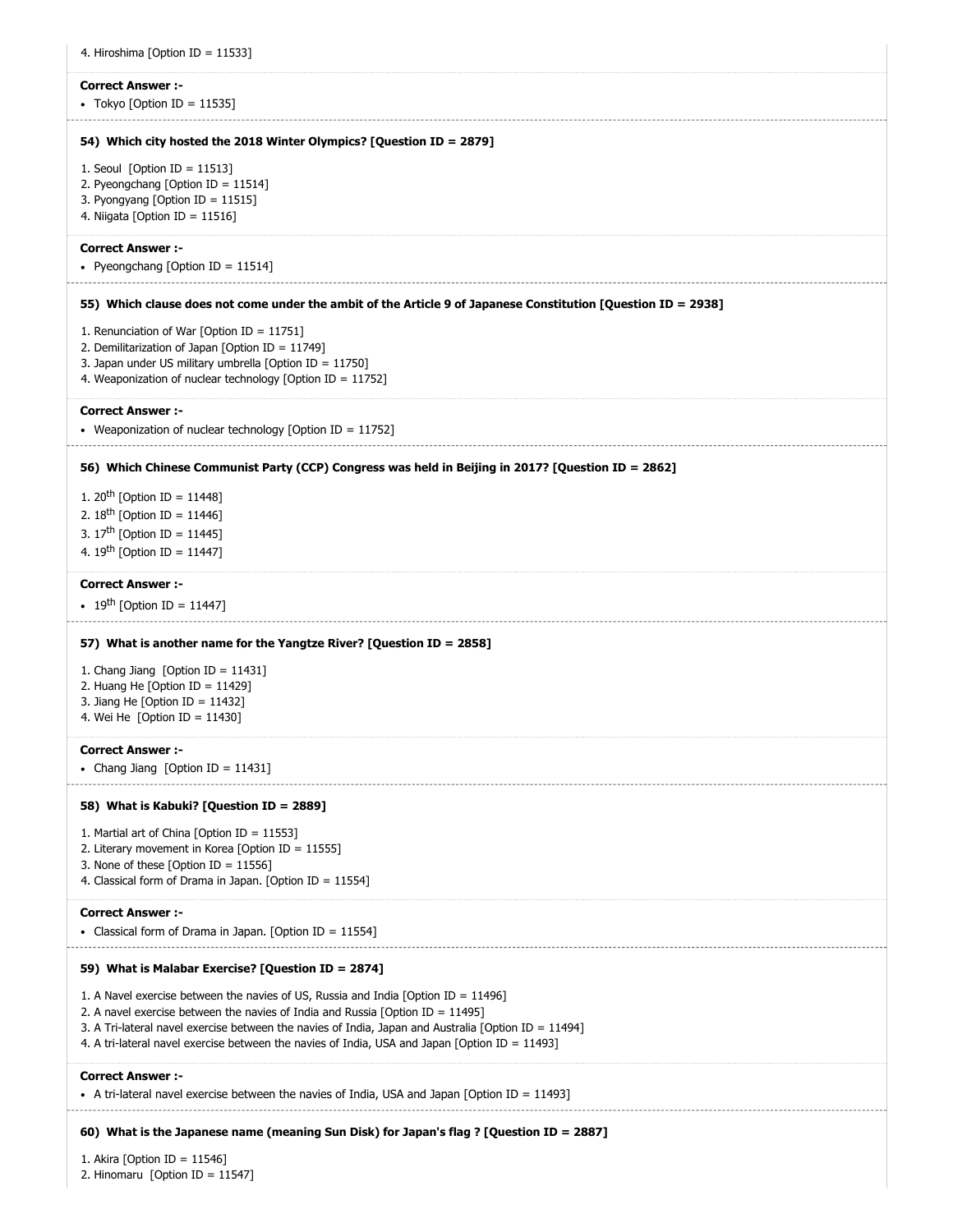| 3. Nippon [Option ID = 11548]<br>4. Tempura [Option ID = $11545$ ]                                                                                                                                                                                                                                                                                                                                              |
|-----------------------------------------------------------------------------------------------------------------------------------------------------------------------------------------------------------------------------------------------------------------------------------------------------------------------------------------------------------------------------------------------------------------|
| <b>Correct Answer :-</b><br>• Hinomaru [Option ID = 11547]                                                                                                                                                                                                                                                                                                                                                      |
| 61) What is article 9 of Japanese Constitution? [Question ID = 2888]                                                                                                                                                                                                                                                                                                                                            |
| 1. It forbids people of non-Japanese parentage from getting Japanese citizenship [Option ID = $11551$ ]<br>2. It guarantees equal rights to all citizens of Japan [Option ID = $11549$ ]<br>3. None of these [Option ID = $11552$ ]<br>4. It outlaws the use of war or military force by the Japanese state as a means to settle international disputes. [Option ID = 11550]                                    |
| <b>Correct Answer :-</b><br>• It outlaws the use of war or military force by the Japanese state as a means to settle international disputes. [Option ID = 11550]                                                                                                                                                                                                                                                |
| 62) What is the Potsdam Declaration? [Question ID = 2877]                                                                                                                                                                                                                                                                                                                                                       |
| 1. It is the proclamation defining the terms for the surrender of Japanese armed forces during World War II. [Option ID = 11507]<br>2. It is the proclamation defining the terms for the surrender of German during World War II. [Option ID = 11506]<br>3. It is the Peace treaty between Allied and Axis powers to end the second World War. [Option ID = $11505$ ]<br>4. None of these $[Option ID = 11508]$ |
| <b>Correct Answer :-</b><br>It is the proclamation defining the terms for the surrender of Japanese armed forces during World War II. [Option ID = 11507]                                                                                                                                                                                                                                                       |
| 63) AIIB is not a [Question ID = 2907]                                                                                                                                                                                                                                                                                                                                                                          |
| 1. Bank to finance infrastructure development [Option ID = $11626$ ]<br>2. Multilateral development bank [Option ID = $11625$ ]<br>3. Collective security institution [Option ID = 11628]<br>4. An institution to promote regional cooperation [Option ID = $11627$ ]                                                                                                                                           |
| <b>Correct Answer :-</b><br>• Collective security institution [Option ID = 11628]                                                                                                                                                                                                                                                                                                                               |
| 64) Han dynasty emperor who developed the Civil service examinations and he drove the Xiongnu back into the Gobi [Question ID =<br>2846]                                                                                                                                                                                                                                                                        |
| 1. Wuzong [Option ID = 11384]<br>2. Qin Shihuangdi [Option ID = 11383]<br>3. Han Wudi [Option ID = $11381$ ]<br>4. Liu Bang [Option ID = 11382]                                                                                                                                                                                                                                                                 |
| <b>Correct Answer :-</b><br>• Han Wudi [Option ID = 11381]                                                                                                                                                                                                                                                                                                                                                      |
| 65) A network of trade routes that extended from China to southwest Asia is known as the [Question ID = 2843]                                                                                                                                                                                                                                                                                                   |
| 1. Sinclair Freeway [Option ID = $11371$ ]<br>2. Old Salt Route [Option ID = $11372$ ]<br>3. Yangtze [Option ID = $11370$ ]<br>4. Silk Road [Option ID = $11369$ ]                                                                                                                                                                                                                                              |
| <b>Correct Answer :-</b><br>• Silk Road [Option ID = 11369]                                                                                                                                                                                                                                                                                                                                                     |
| 66) The South China Sea disputes involve [Question ID = 2910]                                                                                                                                                                                                                                                                                                                                                   |
| 1. Laos, Vietnam, Brunei, China, Taiwan and the Philippines [Option ID = $11639$ ]<br>2. Vietnam, Cambodia, Taiwan, China, Brunei and the Philippines [Option ID = 11638]<br>3. Brunei, PRC, ROC, Indonesia, Malaysia, Vietnam and Thailand [Option ID = 11640]<br>4. Brunei, PRC, ROC, Malaysia, Indonesia, the Philippines and Vietnam [Option ID = 11637]                                                    |
| <b>Correct Answer :-</b><br>• Brunei, PRC, ROC, Malaysia, Indonesia, the Philippines and Vietnam [Option ID = 11637]                                                                                                                                                                                                                                                                                            |
| 67) Which region among the following has population that is over 50% Indian origin [Question ID = 2933]                                                                                                                                                                                                                                                                                                         |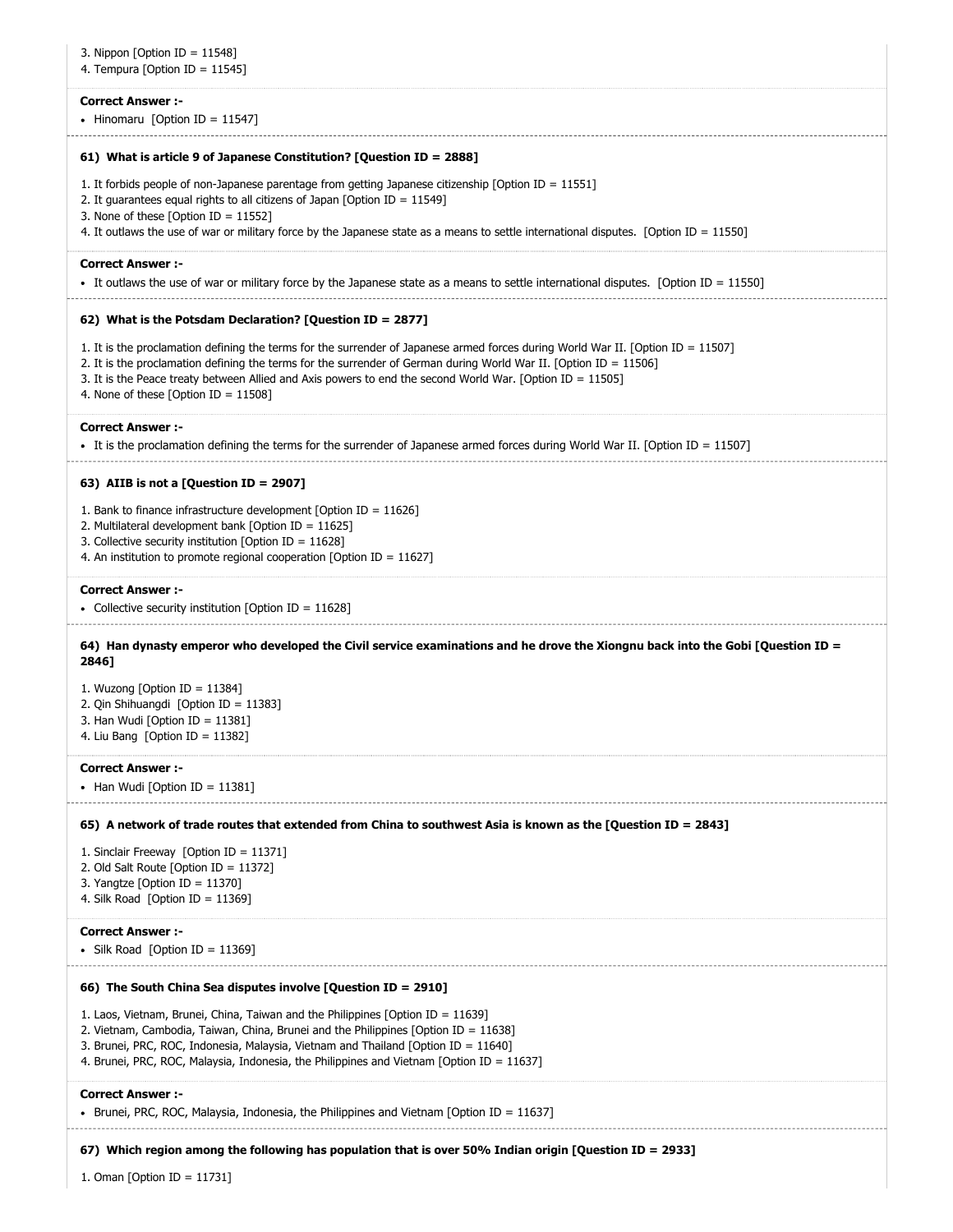| 2. Mauritius [Option ID = 11729]<br>3. Seychelles [Option ID = $11730$ ]<br>4. Maldives [Option ID = $11732$ ]                                                                                                                                                                                                                                      |
|-----------------------------------------------------------------------------------------------------------------------------------------------------------------------------------------------------------------------------------------------------------------------------------------------------------------------------------------------------|
| <b>Correct Answer :-</b><br>• Mauritius [Option ID = 11729]                                                                                                                                                                                                                                                                                         |
| 68) On the day of Qingming, Chinese do which one of the following? [Question ID = 2847]                                                                                                                                                                                                                                                             |
| 1. Visit the graves of ancestors [Option ID = $11385$ ]<br>2. Visit their relatives [Option ID = $11388$ ]<br>3. Visit Confucian Temples [Option ID = 11387]<br>4. Clean their Houses [Option ID = $11386$ ]                                                                                                                                        |
| <b>Correct Answer :-</b><br>• Visit the graves of ancestors [Option ID = $11385$ ]                                                                                                                                                                                                                                                                  |
| 69) Which of the following statement is incorrect about the San Francisco Peace Treaty? [Question ID = 2875]                                                                                                                                                                                                                                        |
| 1. It is a Peace treaty signed between Japan and the Allied Powers in 1951. [Option ID = 11497]<br>2. Japan accepted the judgments of the International Military Tribunal. [Option ID = 11500]<br>3. India was one of the signatory of this treaty [Option ID = $11499$ ]<br>4. It ended the US led Allied occupation of Japan. [Option ID = 11498] |
| <b>Correct Answer :-</b><br>• India was one of the signatory of this treaty [Option ID = 11499]                                                                                                                                                                                                                                                     |
| 70) Which of the following agency of the Government of Japan was involved in the Delhi Metro project? [Question ID = 2880]                                                                                                                                                                                                                          |
| 1. Japan International Cooperation Agency (JICA) [Option ID = 11518]<br>2. Ministry of International Trade and Industry (MITI) [Option ID = 11519]<br>3. Japan External Trade Organization (JETRO) [Option ID = 11517]<br>4. None of these [Option ID = 11520]                                                                                      |
| <b>Correct Answer :-</b><br>• Japan International Cooperation Agency (JICA) [Option ID = 11518]                                                                                                                                                                                                                                                     |
| 71) Which of the following countries is providing technologies for High Speed Railways (HSR) in India? [Question ID = 2878]                                                                                                                                                                                                                         |
| 1. US [Option ID = $11511$ ]<br>2. France [Option ID = $11509$ ]<br>3. Japan [Option ID = $11510$ ]<br>4. China [Option ID = $11512$ ]                                                                                                                                                                                                              |
| <b>Correct Answer :-</b><br>• Japan [Option ID = $11510$ ]                                                                                                                                                                                                                                                                                          |
| 72) Which of these were sent out of China by the Silk Road? [Question ID = 2852]                                                                                                                                                                                                                                                                    |
| 1. silk, tea and spices [Option ID = $11407$ ]<br>2. milk and rice [Option ID = $11406$ ]<br>3. Paper [Option ID = $11408$ ]<br>4. consumer electronics [Option ID = $11405$ ]                                                                                                                                                                      |
| <b>Correct Answer :-</b><br>• silk, tea and spices [Option ID = 11407]                                                                                                                                                                                                                                                                              |
| 73) The 1960s Sino-Soviet Split was caused not due to [Question ID = 2925]                                                                                                                                                                                                                                                                          |
| 1. Territorial dispute [Option ID = 11698]<br>2. US-China normalization of relations [Option ID = $11700$ ]<br>3. Ideological split [Option ID = 11697]<br>4. Destalinization in the Soviet Union [Option ID = 11699]                                                                                                                               |
| <b>Correct Answer :-</b><br>• US-China normalization of relations [Option ID = 11700]                                                                                                                                                                                                                                                               |
| 74) China-Pakistan Economic Corridor links [Question ID = 2929]                                                                                                                                                                                                                                                                                     |
| 1. Kashgar with Gwadar port [Option ID = 11713]                                                                                                                                                                                                                                                                                                     |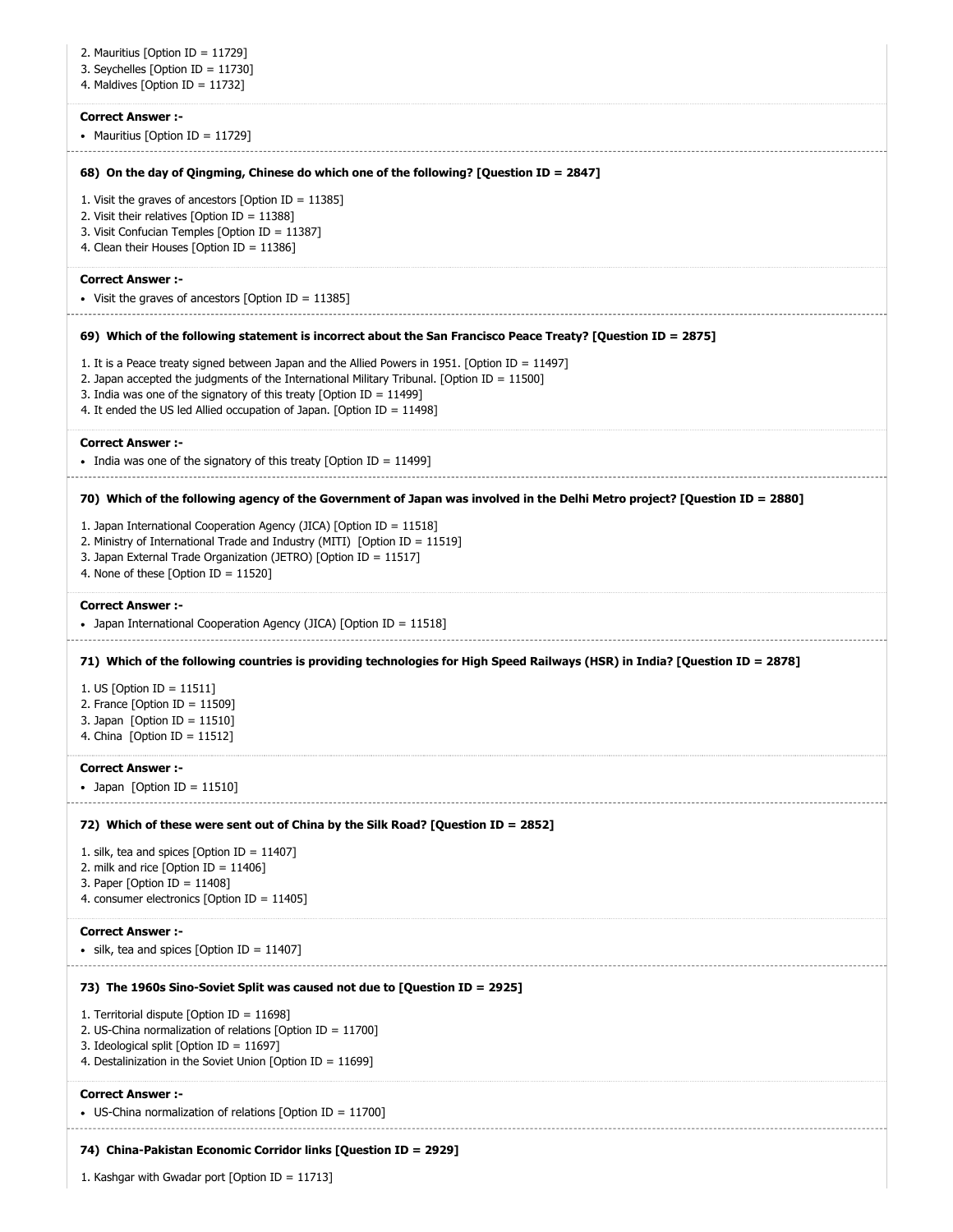| 2. Kashgar with Gilgit-Baltistan [Option ID = 11716]<br>3. Pakistan Occupied Kashmir with Baluchistan [Option ID = 11714]<br>4. Beijing and Pakistan [Option ID = 11715]                                                                                                                                       |
|----------------------------------------------------------------------------------------------------------------------------------------------------------------------------------------------------------------------------------------------------------------------------------------------------------------|
| <b>Correct Answer:-</b><br>• Kashgar with Gwadar port [Option ID = 11713]                                                                                                                                                                                                                                      |
| 75) The century of humiliation does not mean [Question ID = 2921]                                                                                                                                                                                                                                              |
| 1. the period of Western and Japanese imperialism in China [Option ID = $11683$ ]<br>2. the period of unequal treaties on China [Option ID = $11682$ ]<br>3. the period of intervention and imperialism in China [Option ID = $11681$ ]<br>4. the period of the decline of Qing dynasty [Option ID = $11684$ ] |
| <b>Correct Answer :-</b><br>• the period of the decline of Qing dynasty [Option ID = $11684$ ]                                                                                                                                                                                                                 |
| 76) When did Japan take back control of Okinawa [Question ID = 2915]                                                                                                                                                                                                                                           |
| 1. 1951 [Option ID = 11659]<br>2. 1969 [Option ID = 11657]<br>3. 1991 [Option ID = 11660]<br>4. 1972 [Option ID = 11658]                                                                                                                                                                                       |
| <b>Correct Answer:-</b><br>• 1972 [Option ID = 11658]                                                                                                                                                                                                                                                          |
| 77) China and Japan both responded to increasing contact with Europeans by [Question ID = 2904]                                                                                                                                                                                                                |
| 1. accepting rule by Europeans. [Option ID = $11616$ ]<br>2. limiting access to their countries. [Option ID = $11613$ ]<br>3. declaring war on several European countries. [Option ID = $11614$ ]<br>4. adapting many European customs. [Option ID = $11615$ ]                                                 |
| <b>Correct Answer :-</b><br>• limiting access to their countries. [Option ID = 11613]                                                                                                                                                                                                                          |
| 78) China acquired its first overseas military base at [Question ID = 2931]                                                                                                                                                                                                                                    |
| 1. Djibouti [Option ID = 11721]<br>2. Male [Option ID = $11724$ ]<br>3. Somalia [Option ID = 11722]<br>4. Gwadar [Option ID = 11723]                                                                                                                                                                           |
| <b>Correct Answer :-</b><br>• Djibouti [Option ID = 11721]                                                                                                                                                                                                                                                     |
| 79) Which flower represents the Imperial family of Japan? [Question ID = 2883]<br>1. Tulip [Option ID = $11531$ ]<br>2. Daffodil [Option ID = 11529]<br>3. Sunflower [Option ID = $11532$ ]<br>4. Chrysanthemum [Option ID = 11530]                                                                            |
| <b>Correct Answer:-</b><br>• Chrysanthemum [Option ID = 11530]                                                                                                                                                                                                                                                 |
| 80) Pearl S Buck got Nobel Prize for her Novel [Question ID = 2870]                                                                                                                                                                                                                                            |
| 1. The Good Earth [Option ID = $11477$ ]<br>2. All men are Brothers [Option ID = $11479$ ]<br>3. Dream of the Red Chamber [Option ID = 11480]<br>4. Romance of the Three Kingdoms [Option ID = 11478]                                                                                                          |
| <b>Correct Answer:-</b><br>• The Good Earth [Option ID = 11477]                                                                                                                                                                                                                                                |
| 81) The present leader of North Korea is [Question ID = 2872]                                                                                                                                                                                                                                                  |
| 1. Kim Jung-un [Option ID = $11485$ ]                                                                                                                                                                                                                                                                          |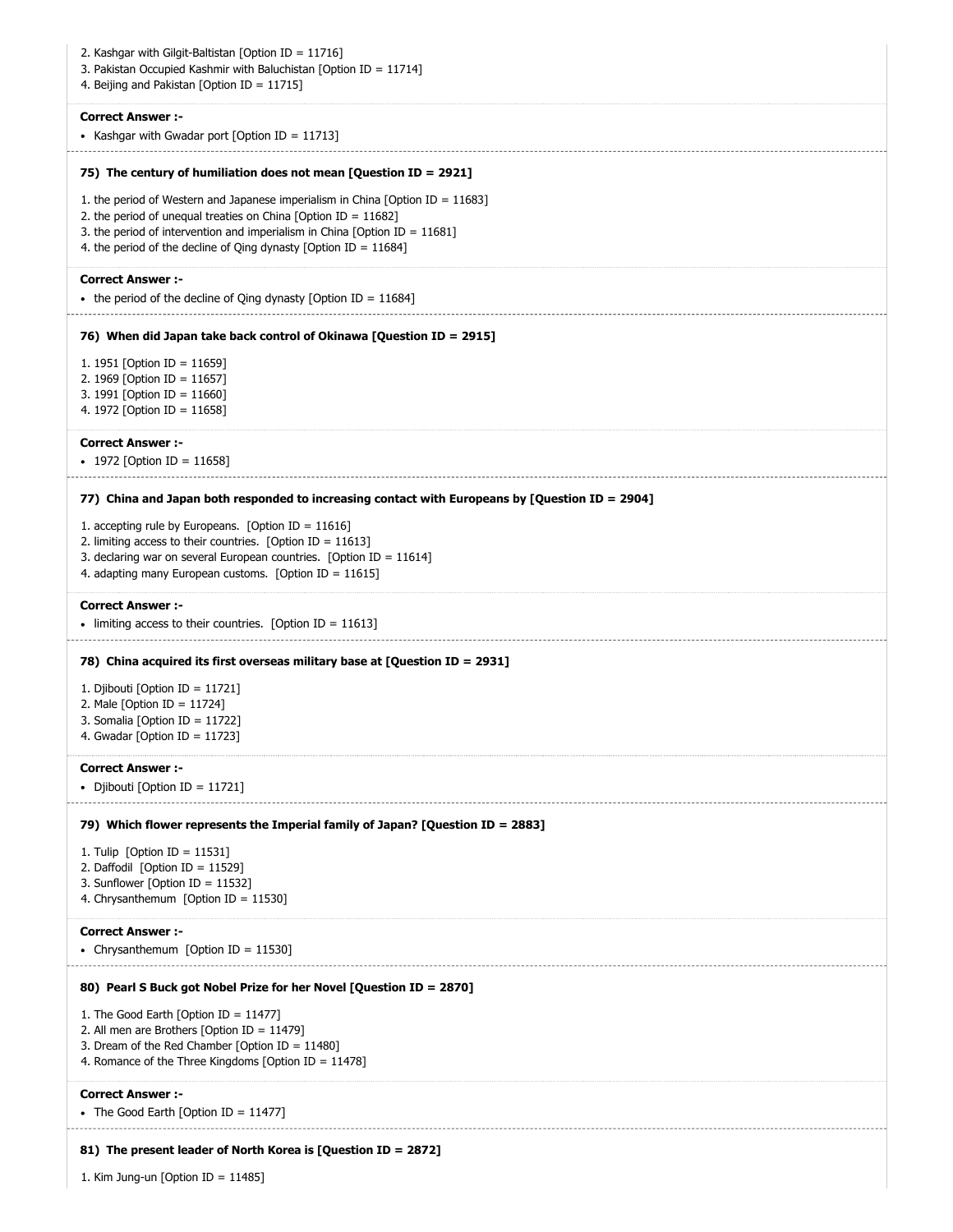| 2. Kim Jung-il [Option ID = $11486$ ]<br>3. Kim Jung-nam [Option ID = $11488$ ]<br>4. Kim Il-sung [Option ID = $11487$ ]                                                                                                                                                                                                     |
|------------------------------------------------------------------------------------------------------------------------------------------------------------------------------------------------------------------------------------------------------------------------------------------------------------------------------|
| <b>Correct Answer:-</b><br>• Kim Jung-un [Option ID = $11485$ ]                                                                                                                                                                                                                                                              |
| 82) Which is the indigenous religion of Japan? [Question ID = 2885]                                                                                                                                                                                                                                                          |
| 1. Confucianism [Option ID = 11539]<br>2. Buddhism [Option ID = 11537]<br>3. Shinto [Option ID = $11538$ ]<br>4. Taoism [Option ID = $11540$ ]                                                                                                                                                                               |
| <b>Correct Answer :-</b><br>• Shinto [Option ID = 11538]                                                                                                                                                                                                                                                                     |
| 83) Which is the classical Japanese novel of the Heian Period of Japan [Question ID = 2890]                                                                                                                                                                                                                                  |
| 1. Shichinin Samurai [Option ID = 11560]<br>2. Genji Monogatari [Option ID = 11557]<br>3. Norway no Mori [Option ID = 11559]<br>4. Kokoro [Option ID = 11558]                                                                                                                                                                |
| <b>Correct Answer :-</b><br>• Genji Monogatari [Option ID = 11557]                                                                                                                                                                                                                                                           |
| 84) Which is India's first air-force base outside its territory [Question ID = 2932]                                                                                                                                                                                                                                         |
| 1. Oman [Option ID = 11727]<br>2. Seychelles [Option ID = 11726]<br>3. Farkhor [Option ID = $11725$ ]<br>4. Madagascar [Option ID = 11728]                                                                                                                                                                                   |
| <b>Correct Answer :-</b><br>• Farkhor [Option ID = 11725]                                                                                                                                                                                                                                                                    |
| 85) One aspect of Chinese culture that the Japanese modified for their own use was [Question ID = 2900]                                                                                                                                                                                                                      |
| 1. the Chinese system of writing. [Option ID = $11599$ ]<br>2. civil service examinations. [Option ID = $11597$ ]<br>3. the martial arts. [Option ID = $11598$ ]<br>4. the Korean cultural bridge. [Option ID = $11600$ ]                                                                                                    |
| <b>Correct Answer:-</b><br>• the Chinese system of writing. [Option ID = $11599$ ]                                                                                                                                                                                                                                           |
| 86) The Great Change of the Taika reforms of the year 645 refers to the [Question ID = 2899]                                                                                                                                                                                                                                 |
| 1. adoption of Confucian ideas by the Japanese. [Option ID = $11595$ ]<br>2. adoption of Buddhism by the Japanese. [Option ID = $11594$ ]<br>3. Japan's shift from a seafaring economy to one based on rice production. [Option ID = $11596$ ]<br>4. attempt to reclaim land from Japanese clan leaders. [Option ID = 11593] |
| <b>Correct Answer:-</b><br>• attempt to reclaim land from Japanese clan leaders. [Option ID = 11593]                                                                                                                                                                                                                         |
| 87) The Tokugawa rulers adopted each of the following policies EXCEPT [Question ID = 2892]                                                                                                                                                                                                                                   |
| 1. limiting the power of the daimyo. [Option ID = $11567$ ]<br>2. banning Christianity. [Option ID = 11568]<br>3. banning most European merchants. [Option ID = 11565]<br>4. banning Buddhism. [Option ID = 11566]                                                                                                           |
| <b>Correct Answer:-</b><br>• banning Buddhism. [Option ID = 11566]                                                                                                                                                                                                                                                           |
| 88) Where is the Spratly Islands located? [Question ID = 2911]                                                                                                                                                                                                                                                               |
| 1. East China Sea [Option ID = 11642]                                                                                                                                                                                                                                                                                        |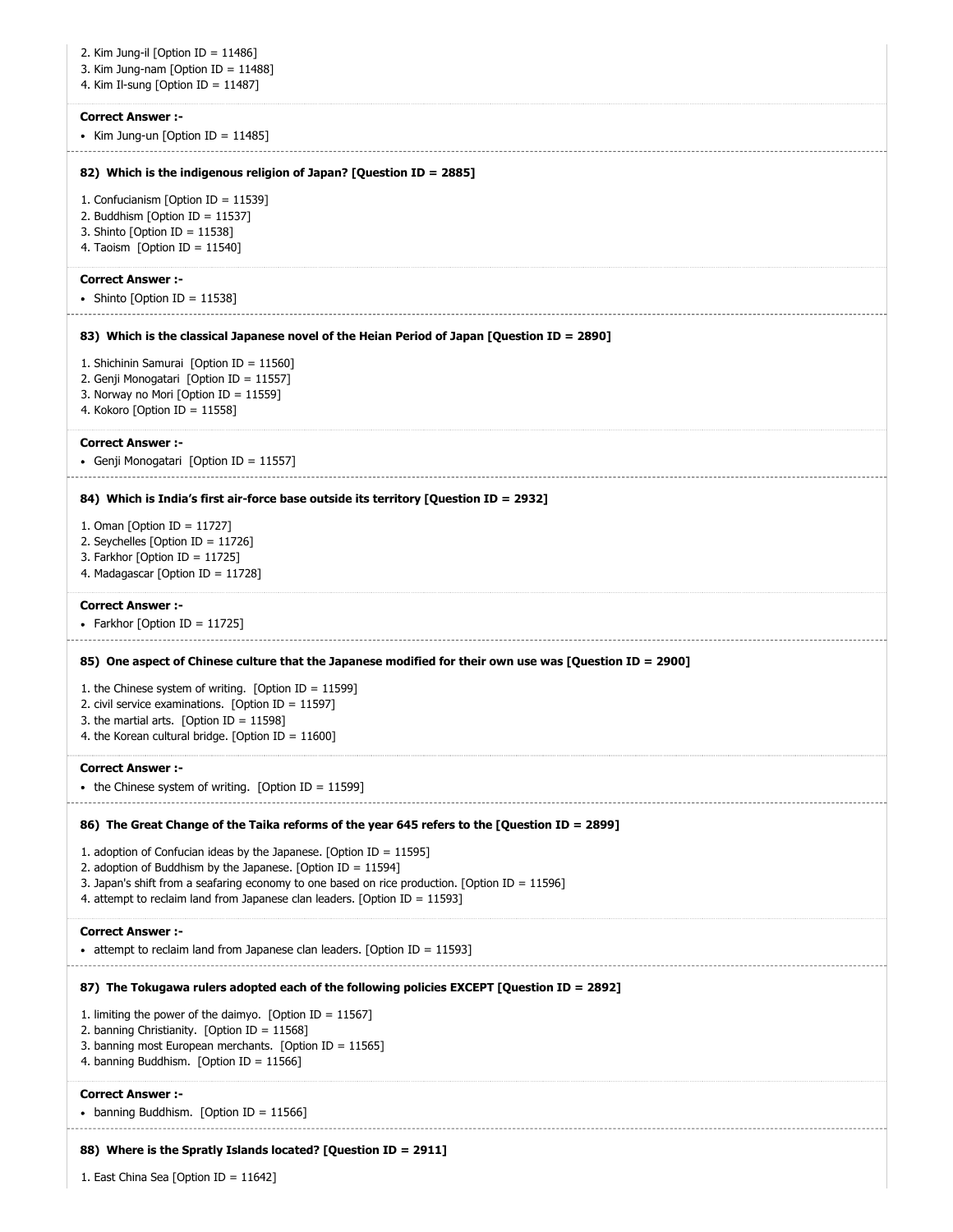| 2. Between China and Taiwan in South China Sea [Option ID = 11643]<br>3. Between China and the ASEAN in South China Sea [Option ID = $11644$ ]<br>4. Philippines Sea [Option ID = 11641]                                                              |
|-------------------------------------------------------------------------------------------------------------------------------------------------------------------------------------------------------------------------------------------------------|
| <b>Correct Answer :-</b><br>• Between China and the ASEAN in South China Sea [Option ID = 11644]                                                                                                                                                      |
| 89) OBOR stands for [Question ID = 2866]                                                                                                                                                                                                              |
| 1. One Belt One Road [Option ID = 11461]<br>2. One Bullet One Road [Option ID = $11463$ ]<br>3. One Block One Road [Option ID = 11464]<br>4. One Bolt One Rod [Option ID = 11462]                                                                     |
| <b>Correct Answer :-</b><br>• One Belt One Road [Option ID = 11461]                                                                                                                                                                                   |
| 90) What does Bushido mean? [Question ID = 2893]                                                                                                                                                                                                      |
| 1. Authority of the Emperor [Option ID = $11569$ ]<br>2. None of these [Option ID = $11572$ ]<br>3. Way of the Samurai [Option ID = 11571]<br>4. Etiquette of the Court ladies [Option ID = 11570]                                                    |
| <b>Correct Answer :-</b><br>• Way of the Samurai [Option ID = 11571]                                                                                                                                                                                  |
| 91) What does a famous style of Japanese art called 'ukiyo-e' involve? [Question ID = 2881]                                                                                                                                                           |
| 1. Pencil shading [Option ID = 11524]<br>2. Stone etching [Option ID = 11522]<br>3. Oil painting [Option ID = 11521]<br>4. Woodblock prints [Option ID = 11523]                                                                                       |
| <b>Correct Answer :-</b><br>• Woodblock prints [Option ID = 11523]                                                                                                                                                                                    |
| 92) In ancient Japan the emperor was seen as<br>[Question ID = 2886]<br>1. A powerful warrior [Option ID = $11541$ ]<br>2. Ruling by a mandate from heaven [Option ID = $11543$ ]<br>3. A descendent of the Sun goddess Amaterasu [Option ID = 11542] |
| 4. A barbarian conquering general [Option ID = $11544$ ]                                                                                                                                                                                              |
| <b>Correct Answer :-</b><br>• A descendent of the Sun goddess Amaterasu [Option ID = $11542$ ]                                                                                                                                                        |
| 93) Lu Xiaobo got Nobel prize for [Question ID = 2867]<br>1. Economics [Option ID = 11468]<br>2. Physics [Option ID = $11467$ ]<br>3. Peace [Option ID = $11465$ ]<br>4. Literature [Option ID = $11466$ ]                                            |
| <b>Correct Answer :-</b><br>• Peace [Option ID = 11465]                                                                                                                                                                                               |
| 94) Taiwan was a Japanese colony for [Question ID = 2919]                                                                                                                                                                                             |
| 1. 65 years [Option ID = $11676$ ]<br>2. 25 years [Option ID = $11675$ ]<br>3. 45 years [Option ID = $11673$ ]<br>4. 50 years [Option ID = $11674$ ]                                                                                                  |
| <b>Correct Answer :-</b><br>• 50 years [Option ID = 11674]                                                                                                                                                                                            |